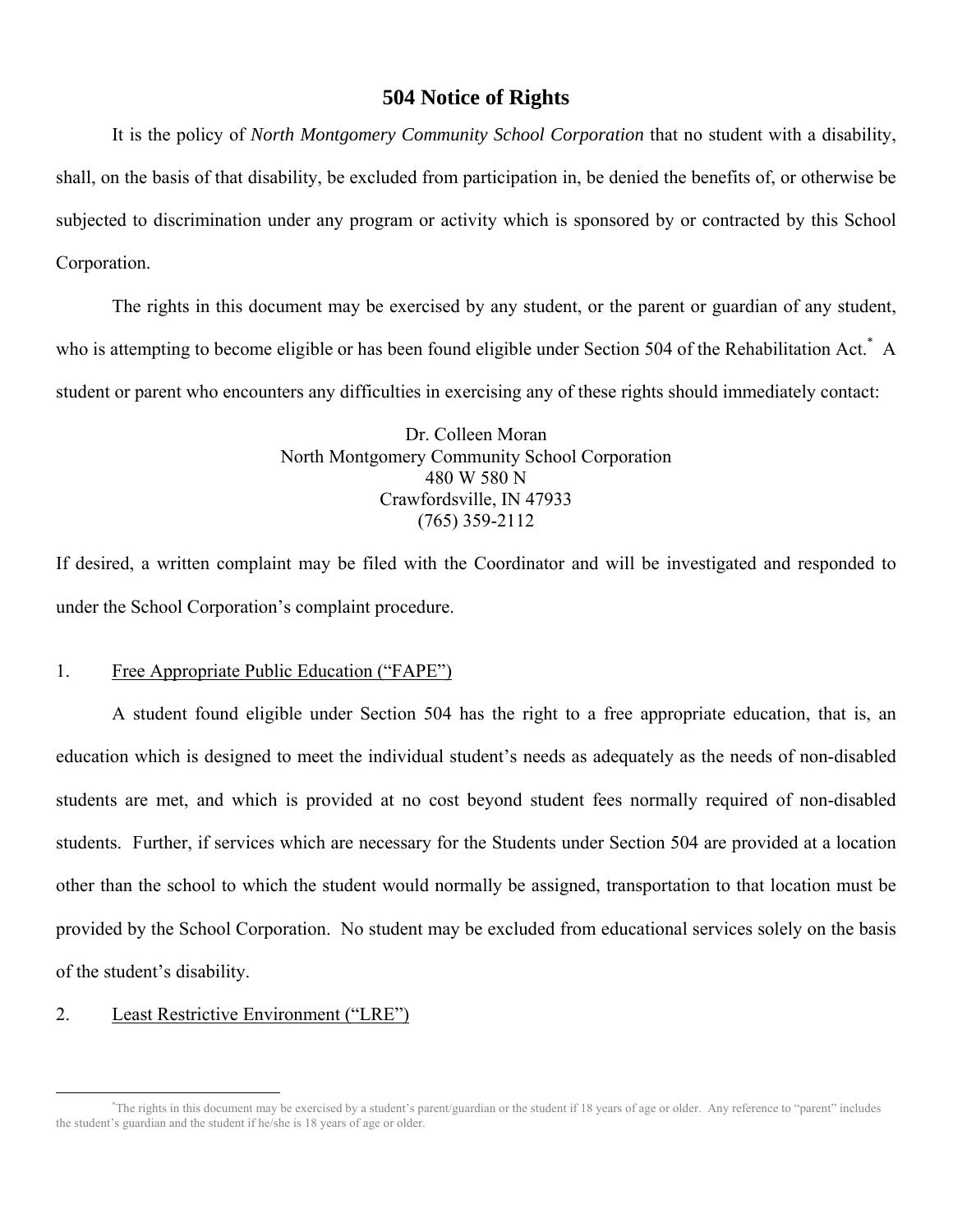Students who are eligible for services under Section 504 will be educated, to the maximum extent appropriate, with students who are not disabled. The only exception will be if the needs of an eligible student require that certain services be delivered outside of the regular education setting.

 Non-academic and Extracurricular activities for an eligible student will be provided in the same setting as non-disabled students, unless the eligible student's disability requires other arrangements.

 Both academic and non-academic services, to the greatest extent appropriate for the eligible student, will be provided in the school the student would normally attend if he/she were not disabled.

#### 3. Procedures

#### A. Referral

 Prior to a student being found eligible under Section 504, the student must be referred for testing by his/her parent or by a school staff member. A student 18 or older may self-refer. A parent or staff member who believes that a student may be eligible for services under Section 504, should obtain a referral form from the Principal of the school the student attends.

#### B. Evaluation

 If the student's needs appear to require a full battery of intelligence and achievement testing, the student is better referred to the school's special education department for an evaluation under Article 7, which addresses children in need of special education. Information concerning referral for special education can also be obtained from the Principal of the school, which the child attends. If the parent or staff member believes that the student is not in need of special education, but needs certain services or accommodations in order to address a physical or mental health problem which may jeopardize the student's attendance at or participation in school activities and programs, then an evaluation under Section 504 should be pursued.

An evaluation under Section 504 may consist of such activities as:

□ a review of all of the student's records currently in the school's possession;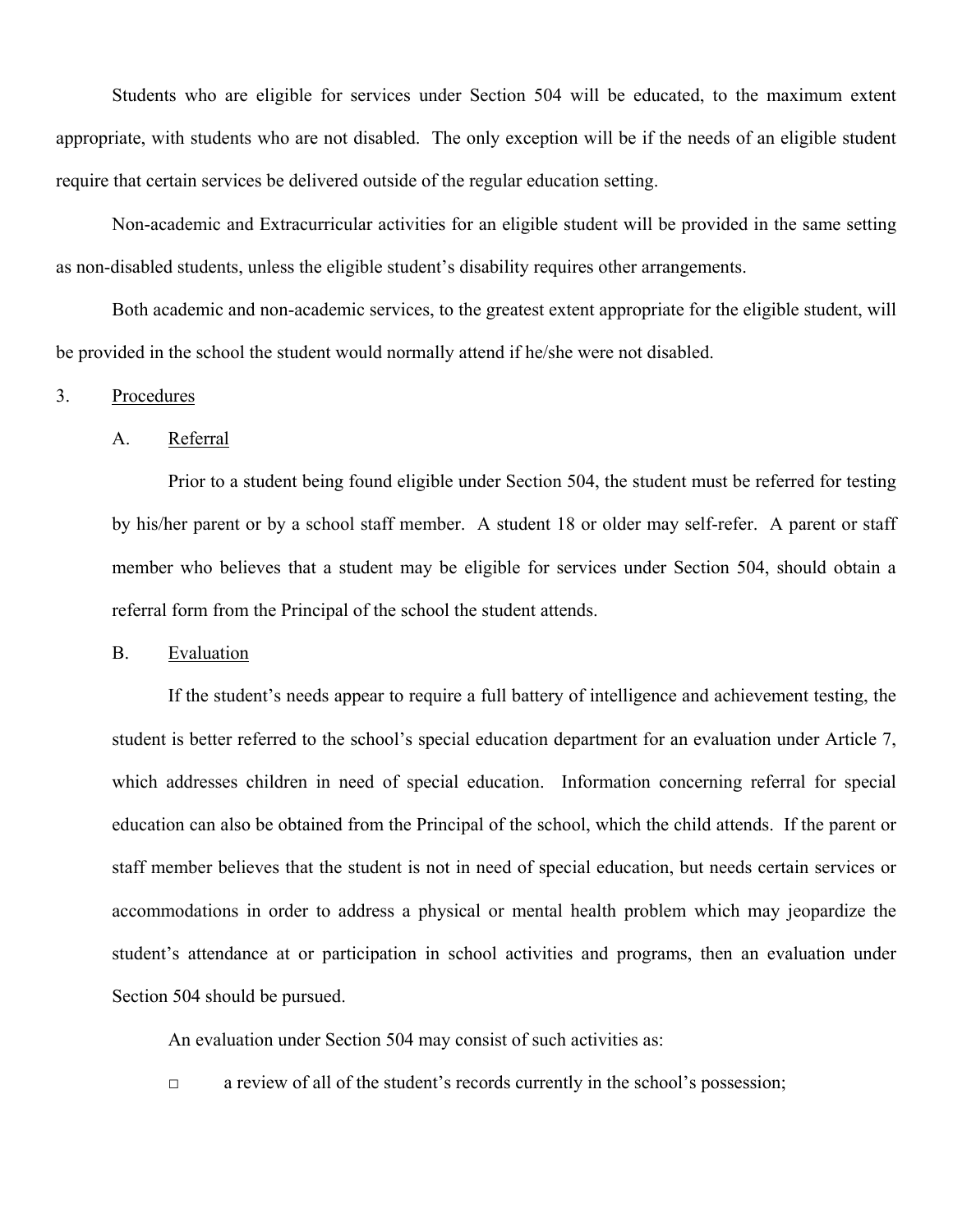- □ gathering information from medical personnel who have worked with the student and are knowledgeable of his/her condition;
- $\Box$  requesting information from each staff member who works with the student as to his/her academic and social/emotional functioning; and
- $\Box$  soliciting information from community personnel who may have worked with the student and any and all information which the parent may have, along with direct parental input concerning the child's health, general functioning in the home and community and any school-related problems.

 If it appears to school personnel that further medical information is necessary to proceed with identification under Section 504, the school may request parental permission to obtain medical testing necessary to make a decision concerning both eligibility and necessary services. Parent permission must be obtained before obtaining medical or psychological records from an outside service provider and before school personnel administer tests, which are not normally administered to the entire student body.

C. Meetings

 Once any necessary evaluation procedures are completed and all relevant information has been collected, the student's Section 504 Committee, (a group of people knowledgeable about the student) will meet to review the information and decide about the student's eligibility under Section 504.

 Persons knowledgeable about the student "may include the student's parents, teacher(s), guidance counselor, school nurse, community personnel who have worked with the student, school psychologist, and others who can make a meaningful contribution to the discussion of eligibility and the provision of appropriate services.

 After review of the evaluative data, the student's 504 committee will decide whether the student meets the Section 504 definition as a person with a physical or mental impairment, which substantially limits one or more major life activities, has a record of such impairment, or is regarded as having such impairment. The substantial limitation to one or more major life activities must have a direct impact on the student's ability to learn or otherwise function in the school setting.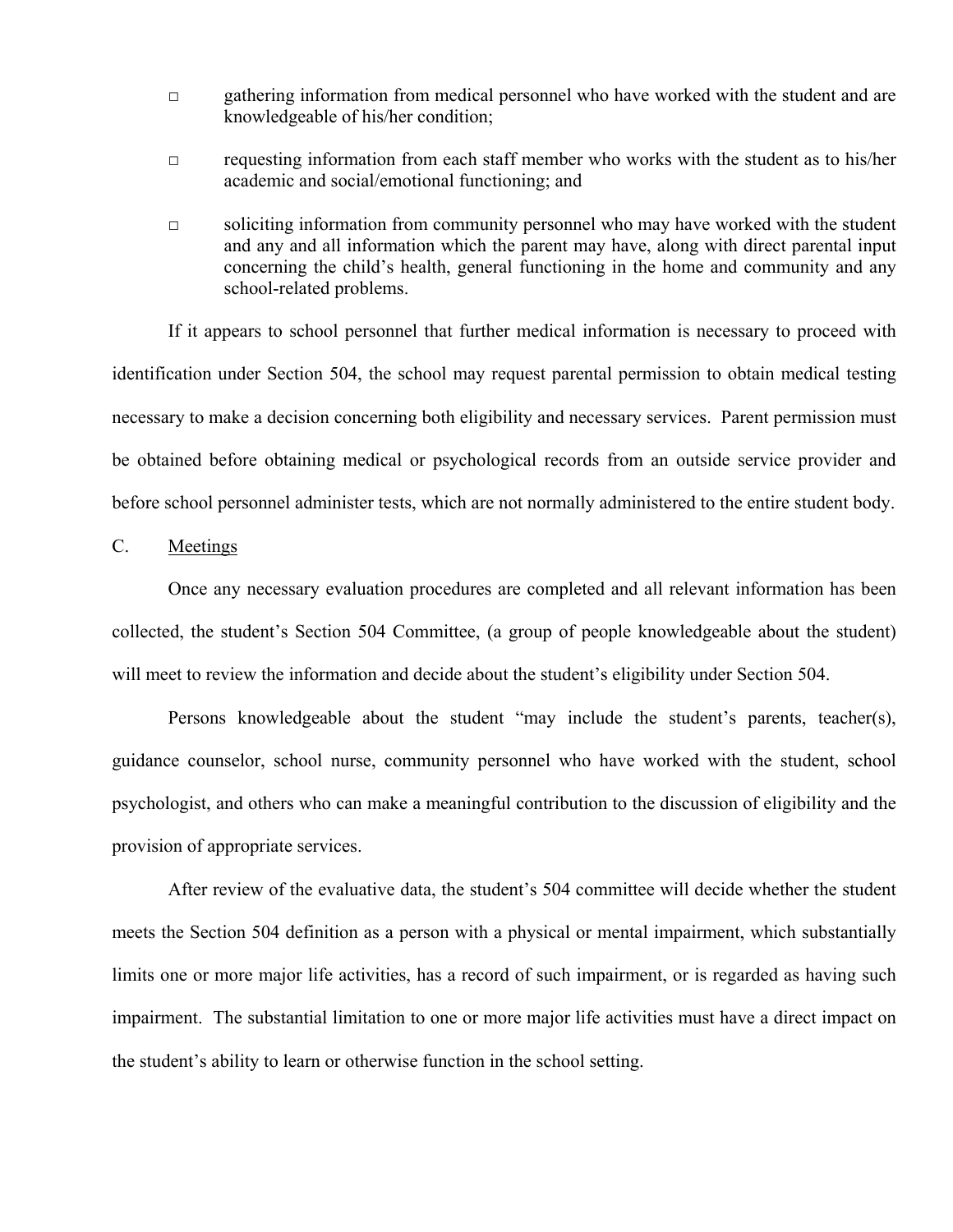If the student is found eligible under Section 504, the student's committee will devise a Student Accommodation Plan, which allows the student to function appropriately in the school setting and provides access to school sponsored activities both academic and non-academic.

 At least once during every twelve-month period, the student's Section 504 committee should meet to review and update, as necessary, the Student Accommodation Plan.

 Prior to any meeting of the student's Section 504 committee, the parent will be provided notice of the date, time and location of the meeting. The meeting can be rescheduled if the date or time set by the school does not allow the parent to attend.

#### 4. Access to Records

 A student's parent may have access to the student's entire school record. The requesting party should specify the particular records needed or that the entire record is being requested so the school will be sure to gather all records from any location in which such information might be stored. If the request is for a copy of the record, a reasonable reproduction fee may be charged by the school. Requests for access to student records should be made to the Principal of the school, which the student attends.

 Should the student's parent believe that there is incorrect or misleading information contained in the student record, a request may be made, in writing, that such information be deleted from the student's record. Should the request be denied by the building Principal, the parent may request a records hearing. This hearing will be held before a member of the school's administrative staff, who has had no prior involvement with the student, and who will decide whether the material will remain a part of the record or be deleted. If the decision is to leave the material in the student's record, the parent may attach a short statement delineating why he/she believes the information is incorrect or misleading. That statement will remain a part of the student's record.

### 5. Hearings and Appeals

 Should a parent feel that a student has not been correctly identified or is not receiving appropriate services under Section 504, the parent may file a request for the appointment of an Impartial Hearing Officer, who will conduct a hearing to decide the issue. The Impartial Hearing Officer will not be affiliated with the